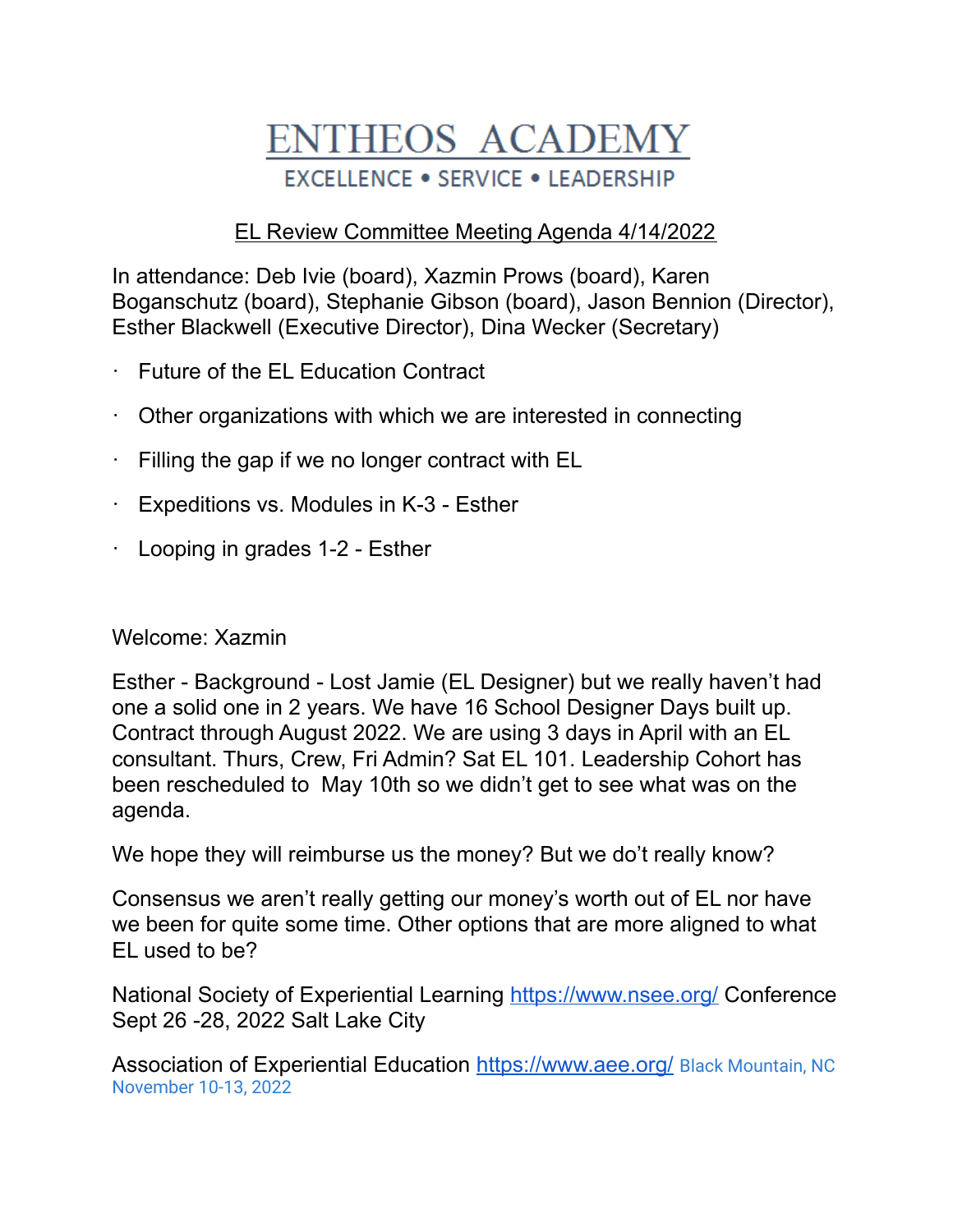National Youth Leadership Council <https://www.nylc.org/>

National Service Learning Clearing House [https://community-wealth.org/content/national-service-learning-clearinghou](https://community-wealth.org/content/national-service-learning-clearinghouse) [se](https://community-wealth.org/content/national-service-learning-clearinghouse)

J.S. could consider her as a district employee or a contract person to be an in house EL school designer and/or literacy specialist. She would be interested in this. Esther will reach out to her and explore more.

She has a lot of trust and respect in the school and would be accepted.

Could we do it without her? Yes, but it would take a larger team and more work and time. With her we could focus on the building the teachers capacity and documentation and without her we would have to build a coaching teams capacity first then move it out to teachers.

Esther to explore what does it look like exactly and what the roles would look like and expectations.

Funding could be Covid for a few years then Land Trust and EL contract funds ongoing.

New legislation was passed for early lit K-3 to have a comprehensive reading program. Evidence based that means that teacher created is not good enough.

Option 1 - a reading program like 95phonics reading or Wonders and expeditions

Option 2 - use the models and expeditionize them. Service Learning, field work, experts, HQW products and CoLearning.

We all like Option 2. Option 1 isn't feasible and is too much on teachers and there isn't enough time. BUT there is resistance to this bill, so wait a little while before we buy or move on it.

Maybe incorporate intensives?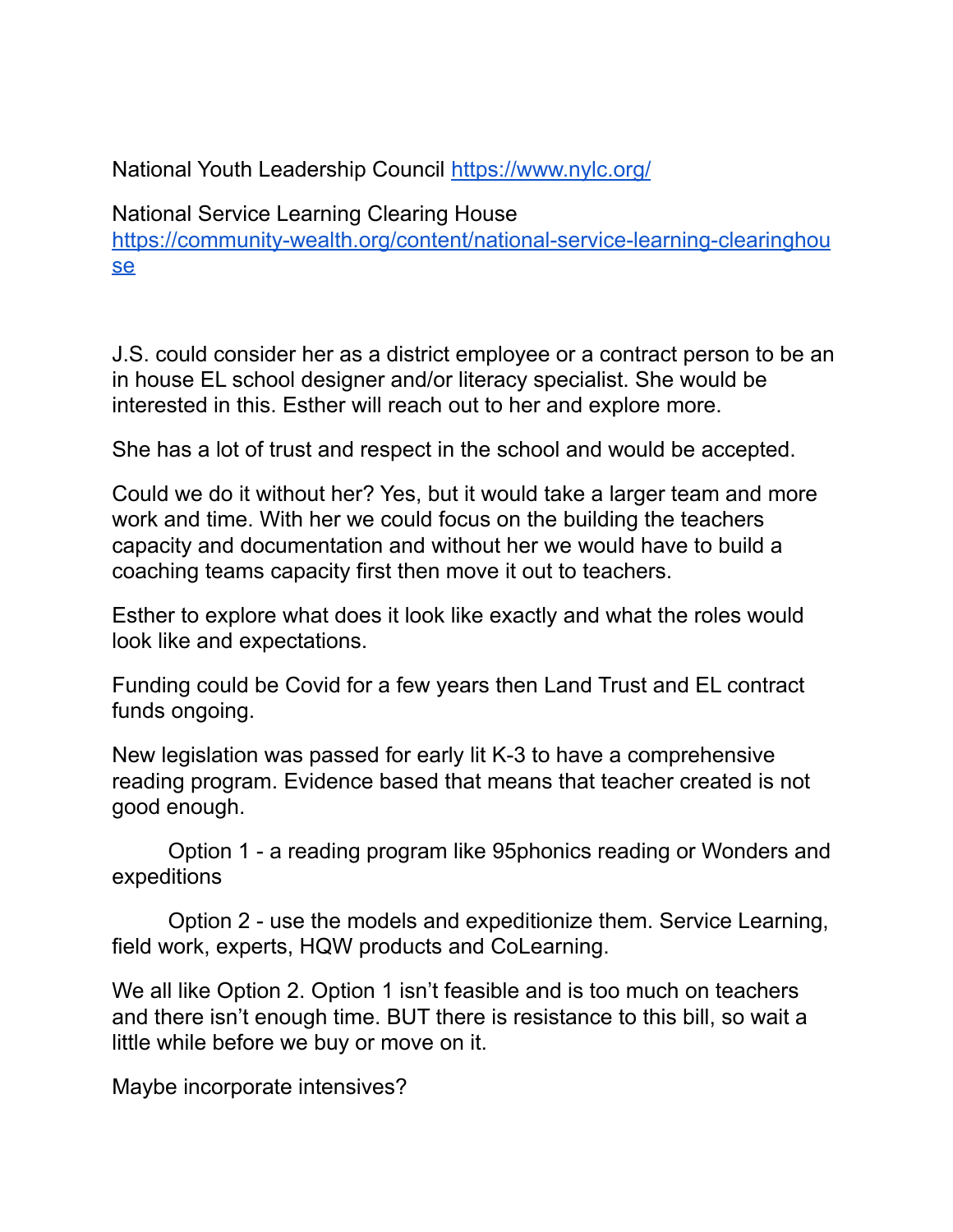New Acadience Math assessment, with Acadience Reading and progress monitoring there is just so much required testing and with the above curriculum changes, is looping too much for teachers?

We think yes and the data agrees. 5 out of the 6 teachers don't like the pressures of looping.

Anything we can do to make their jobs easier and to be an expert in their grade we should encourage.

Write looping out of charter in Exhibit A process.

Meeting ended. 1 hour 28 minutes.

## EL Review Committee Meeting Agenda 2/02/2022

- Appoint committee chair Xazmin and Deb voted in as co-chair
- Choose committee secretary : because we have a quorum, minutes need to be posted. Deb motioned appointment of Dina as secretary of committee chair. Xazmin seconded, unanimous vote
- Appoint additional members to EL Review committee Appointed Jason Bennion, Dina Wecker, Esther Blackwell, Stephanie: would like to have Mat Edvik's opinion because of past EL experience Dina mentioned that most of the challenges with EL are current. Esther and Jason: Mat would be good to bring in as an expert for perspective on what we love

about EL. Michelle would also be a good expert on what we value about El. Xazmin: motion to add Esther Blackwell, Jason Bennion and Dina Wecker to EL committee Stephanie seconded; Unanimous vote

- Overview of EL Direction– Esther Blackwell
	- o This is not an exhaustive list. Just a starting point. Brief overview of documents:
	- o Link n EL is headed
- Discussion on cost of EL contract

- What is the support we expect to receive for this cost? With pandemic, have not received on-campus days, no institutes, no national conferences in 3 years. Prior to this, Dina feels like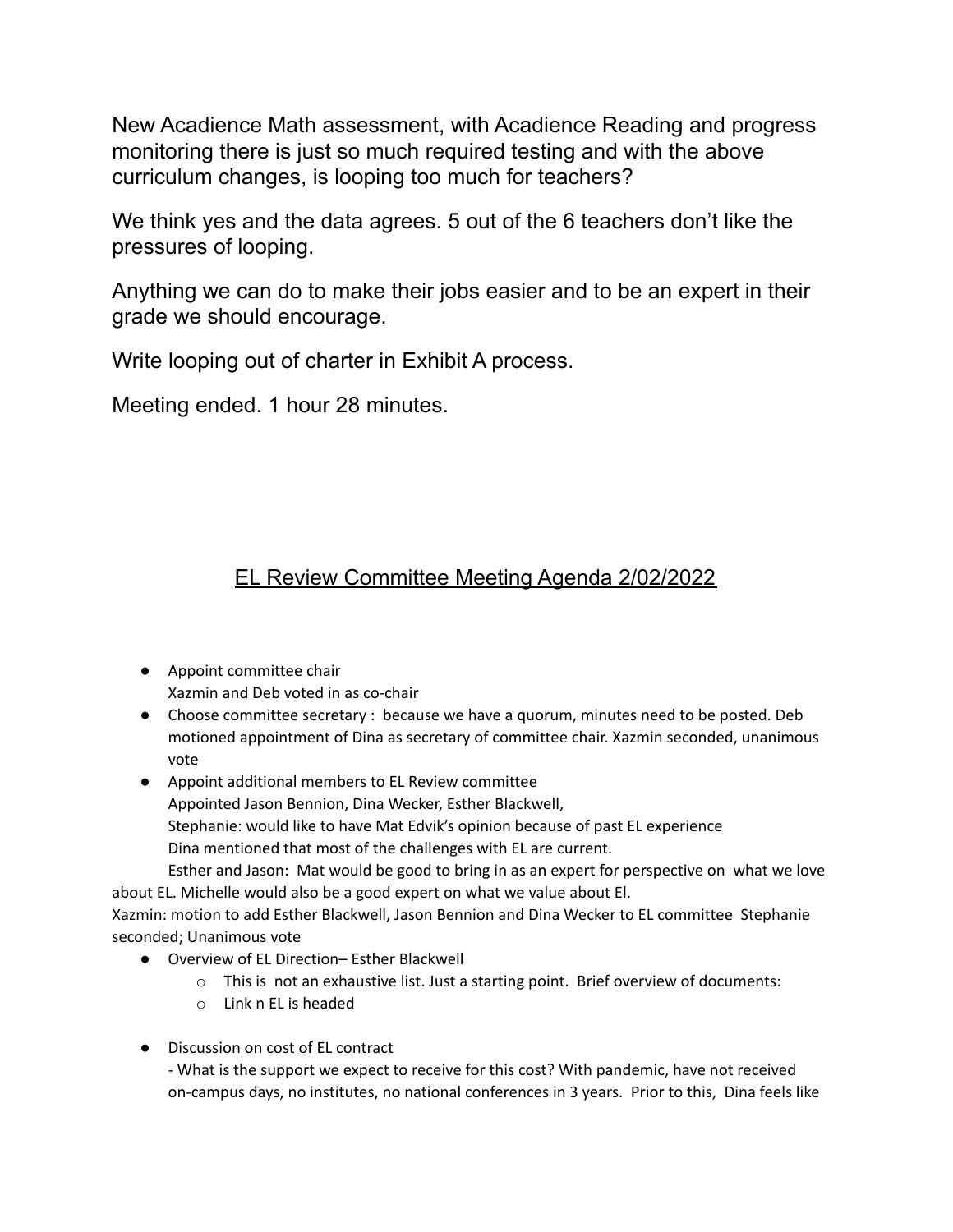there have not been institutes that would help with development of expeditions. Prior to this the institutes were very useful. Institutes are disappearing from training and vernacular as they move to modules rather than focusing on expeditions. Also quite expensive venues, locations. A lot of variation in quality of school designers. If we don't have a great designer it is isolating and we don't receive the expertise that is helpful. Relationship with EL is dependent on one person (school designer). In the past Kearns worked really hard to become EL credentialed…lost credentialing because school testing doesn't align with EL system. We cannot become credentialed with current EL system. Currently no school designter Jason: EL is a great way to teach, hands on etc. However support from EL is very challenging. Did not receive support last year, new school designer this year, but even when designer was here, admin feels that it was not very valuable; could provide higher quality of support, training ourselves. EL documents show that EL Ed is headed in an entire different direction than we are as a school. Attending EL does not help them to prepare for what we are trying to do in the classroom. Virtual isn't helping but they understand the pandemic. However the direction and support for the cost is not not helping.

Stephanie: at the beginning they said that once we were credentialed we could increase/decrease the contract. Esther: we are signed up for the minimal number of days they will allow to remain an EL school (in the 20s) we haven't even been able to receive those days. Finance part is tricky due to pandemic and difficulty of working with EL finance department. A lot of turnover with school designers, regional leadership. It has been very inconsistent. Had institutes available at the beginning of the year, large majority were focused on one specific design principle. When asked they said the organization has now chosen to focus on one area. They are now focusing on large urban school districts. Small schools will be "sites of innovations" focus on pre written curriculums for large urban districts. No longer promoting or supporting PD on expeditions. However individual school designers can support it. Again no PD on it Dina: Magna is using the models. However they are purchased from open up resources, not part of EL contract. Would not lose access to the modules magna to use. Not even a discount to modules.

Stephanie: strange that they are moving away from teachers developing expeditions Jason: This makes it difficult for Magna, which is trying to come into doing expeditions again. Xazmin: school designer can't help us write expedition if they aren't trained in expedition Stephanie: This is a huge move from what EL was when we started.

Adriane: question on impact of pandemic

Esther: Some of the visits are due to the pandemic, but some things won't change after the pandemic. Support for expeditions won't return. Kinds of institutes will not return to a focus on expeditions

- What is the support we are currently receiving? Esther: 40 direct service days, with a designer on site. over both campuses (typical contact) 4 regional leadership cohort participant spots, several national conference and institute spots. Cannot fall below a certain amount of school designer days and remain a network school.

- Discussion on benefits of contracting with EL, as well as concerns about continuing to contract with EL moving forward
- Deb: what would we lose? Dina: inspired from the outside, see what they are doing. Site seminars, seeing what other schools were doing is very inspiring-come back with big ideas. Are